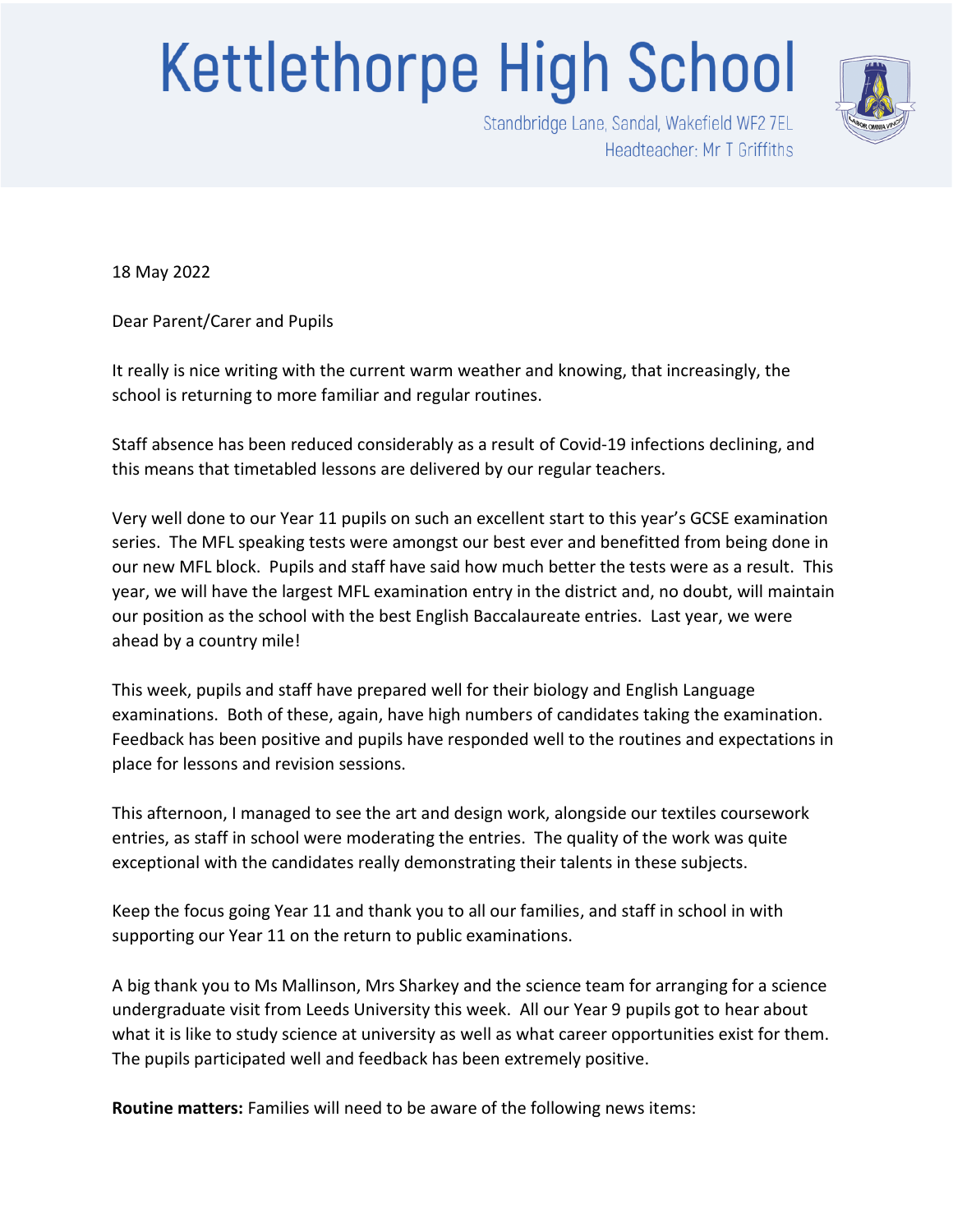- **Lesson time-out passes**: As the school returns to normal lesson/break times, all lesson time-out passes are under review. Going forward, passes will only be issued, short term, for pupils with medical needs and those with EHCP/SEN named actions. This will require a doctor's medical note and/or a SEN expectation from a professional review. The new working approach will start on our return to school in June, after the half-term break.
- **Mobile phones**: Following a recent review, that also involved families, the Governing Body have agreed the school's working mobile phone policy. This can be viewed under the policies section on the school's website. The school has a very clearly communicated, 'use it, lose it' expectation which the pupils are aware of. Going forward, confiscated mobile phones will be available for collection, the next working school day, after any confiscation at the end of school, from the school reception.

Please note, staff in school will no longer reply to emails, phone calls or direct representation ahead of the collection of any confiscated mobile phone from the school reception, in line with the mobile phone policy. Parents/carers are required to collect the phone from the school reception where staff will be available.

The school's mobile phone policy is in line with Department for Education guidance and the school is legally allowed to confiscate mobile phones in line with the agreed and published mobile phone policy.

## **Other news:**

- The school would like to wish Mr Steven Haswell, our Site Manager, and Miss Rachael Boucher every success as they move into new career opportunities at the end of the month. Mr Haswell has been responsible for the commissioning of both the 3G pitch and the new MFL block. Miss Boucher has been a trusted colleague in English and we will miss her calm and supportive working approach. All the very best to you both and thank you.
- Richard Clough: Next week will mark the second anniversary of Mr Clough, a maths teacher, who suffered a fatal heart attack in school during the first lockdown. Much has happened over the last two years and the school will be, alongside Richard's daughter, laying flowers on the bench the pupils organised as a memorial. Richard Clough is still very much in our thoughts.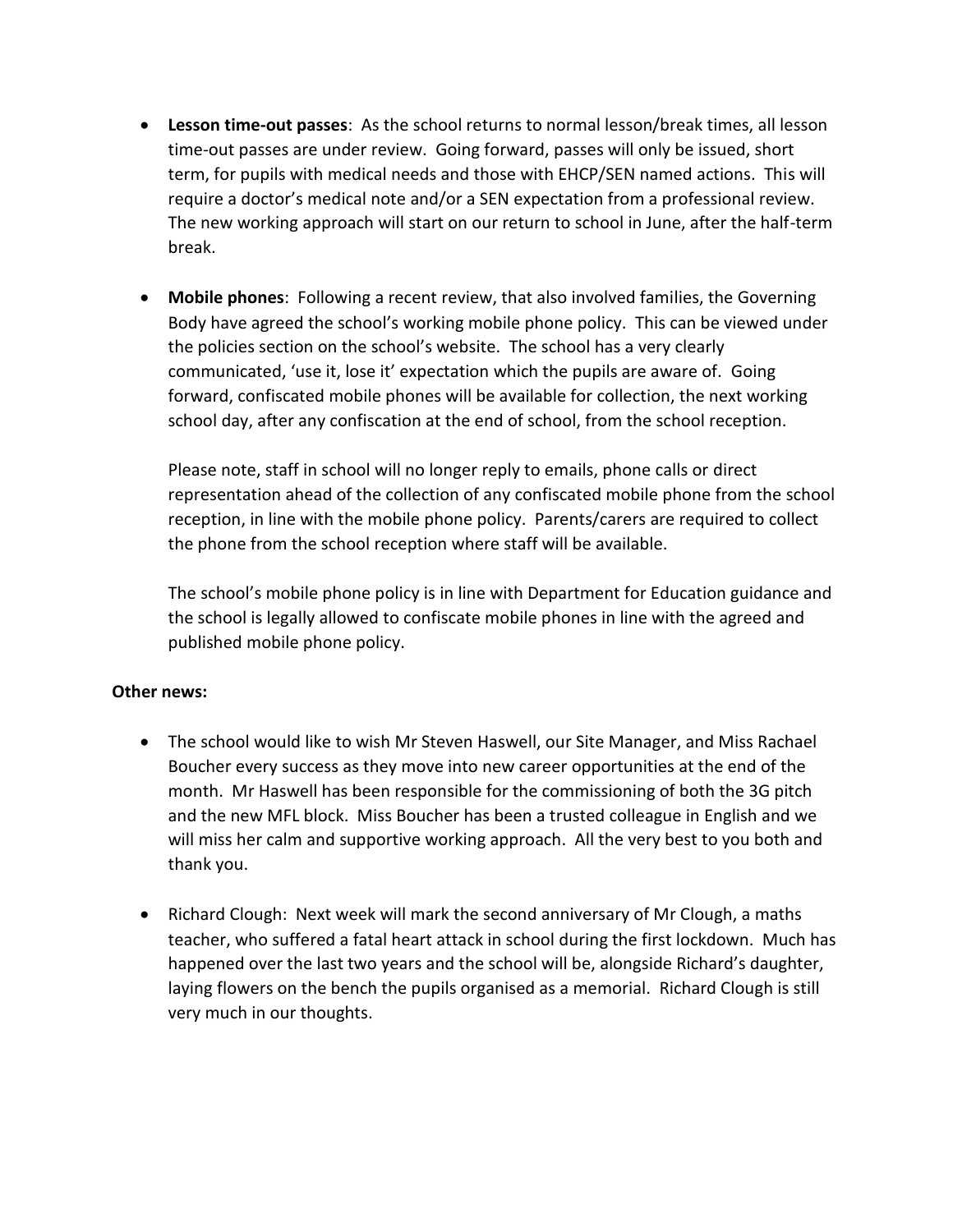- Lifeguards Course**:** Well done to Nicole Perry on being successful in a competitive application process to become a qualified lifeguard with BPL Barnsley. Nicely done Nicole!
- Basketball**:** Very well done to the following Key Stage 4 boys who play for Barnsley Leaders Basketball team and who recently won the North Regional U16 boys' league. Interestingly, over half the team are Kettlethorpe High School pupils. Nicely done, Jay Adcock, Max Morrell, Connor Hawes, Ben Pearson, Ebrahim Kebbeh and Ben Gladun.
- Rewards and consequences**:** Kettlethorpe High School suspends the fewest number of pupils across the Wakefield district. We were also the lowest school for suspensions last year. This is because the school makes every effort to engage, include and support every pupil who joins our school.

In some cases, despite the hard work and effort of school and families, some pupils do end up being permanently excluded from our school community. This is as a result of very poor behaviour that presents risk or disturbs the learning of others. This academic year, the school has used this ultimate sanction on 4 occasions.

Please note, that at Kettlethorpe High School, all pupils are expected to respond, first time, to polite instruction and request from adults. Pupils who do not follow advice or instructions are at risk of being defiant, at which point consequences will escalate.

One of the great things about being associated with Kettlethorpe High School is that the vast majority of our pupils are a pleasure to work with. They are polite, hardworking, engaging and kind. It is important that we remember this. I have worked in 6 schools over 35 years and have been headteacher at Kettlethorpe High School since 2006, and this is by far the best school I have worked in. I have also had the privilege of inspecting schools, as a lead inspector, for Ofsted since 2012 and have been in over 100 schools. Looking back there are only one or two schools that outperform us in their whole school offer for their pupils.

On the back of this, we are pleased to report that rewards trips are in place for pupils who have worked hard and done well over the year. We last ran the offsite rewards trips in 2019.

In the past, the school took into account pupil attendance as a cut-off for invitation onto a reward trip. This year, because of the Covid-19 situation, invitation will be based solely on behaviour points and records. Attendance is not a consideration for invitation for the rewards trips.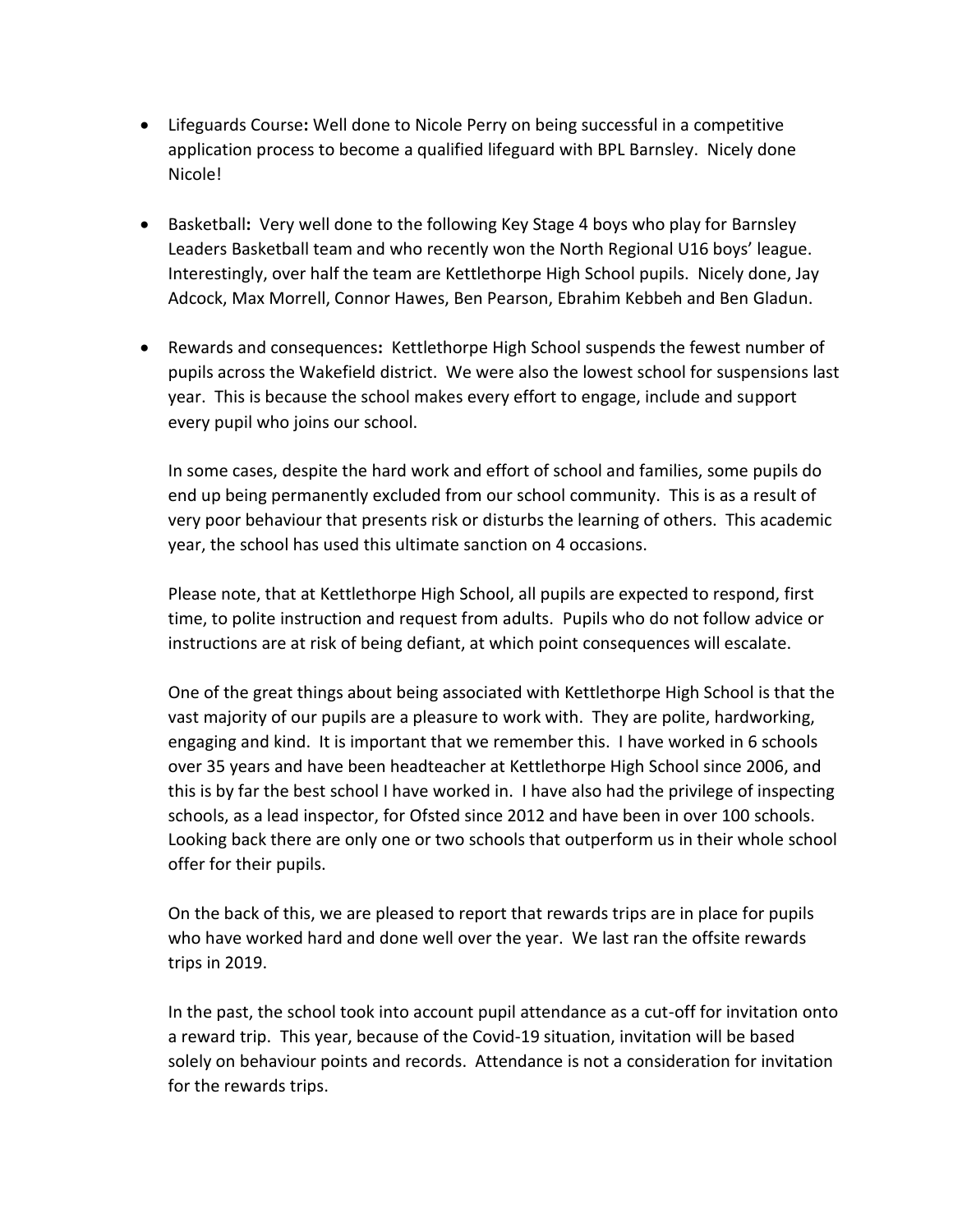The school has also reduced the required contribution to support transport costs, despite inflation and higher fuel costs, by 50%. As such, all pupils invited on the annual end of year rewards trip will be asked for a £5.00 contribution. The school will also be ensuring that for families in hardship, additional support will be made available.

The school will be sending out invitation letters for the rewards trips to pupils before the break for May half-term. This will provide clearer details. For now, the trips have all been booked to Alton Towers, on the following dates:

Year 7: Monday 11 July 2022 Year 8: Tuesday 12 July 2022 Year 9: Wednesday 13 July 2022 Year 10: Thursday 14 July 2022

Very well done to all those pupils who give 100% and have worked through a very challenging year at school. Enjoy!

To conclude, thank you for your continued support for the work of the school and well done to our pupil body for all their focus and efforts.

> 'And so with the sunshine and the great burst of leaves growing on the trees, just as things grow in fast movies. I had that familiar conviction that life was beginning over again with summer.'

F Scott Fitzgerald: The Great Gatsby. Francis Scott Fitzgerald (1896-1940) was an American novelist. He popularised the 'Jazz Age' and wrote six novels. He became more famous after his death at age 44 from a heart attack.

Very best wishes

Yours sincerely

T Griffiths Headteacher